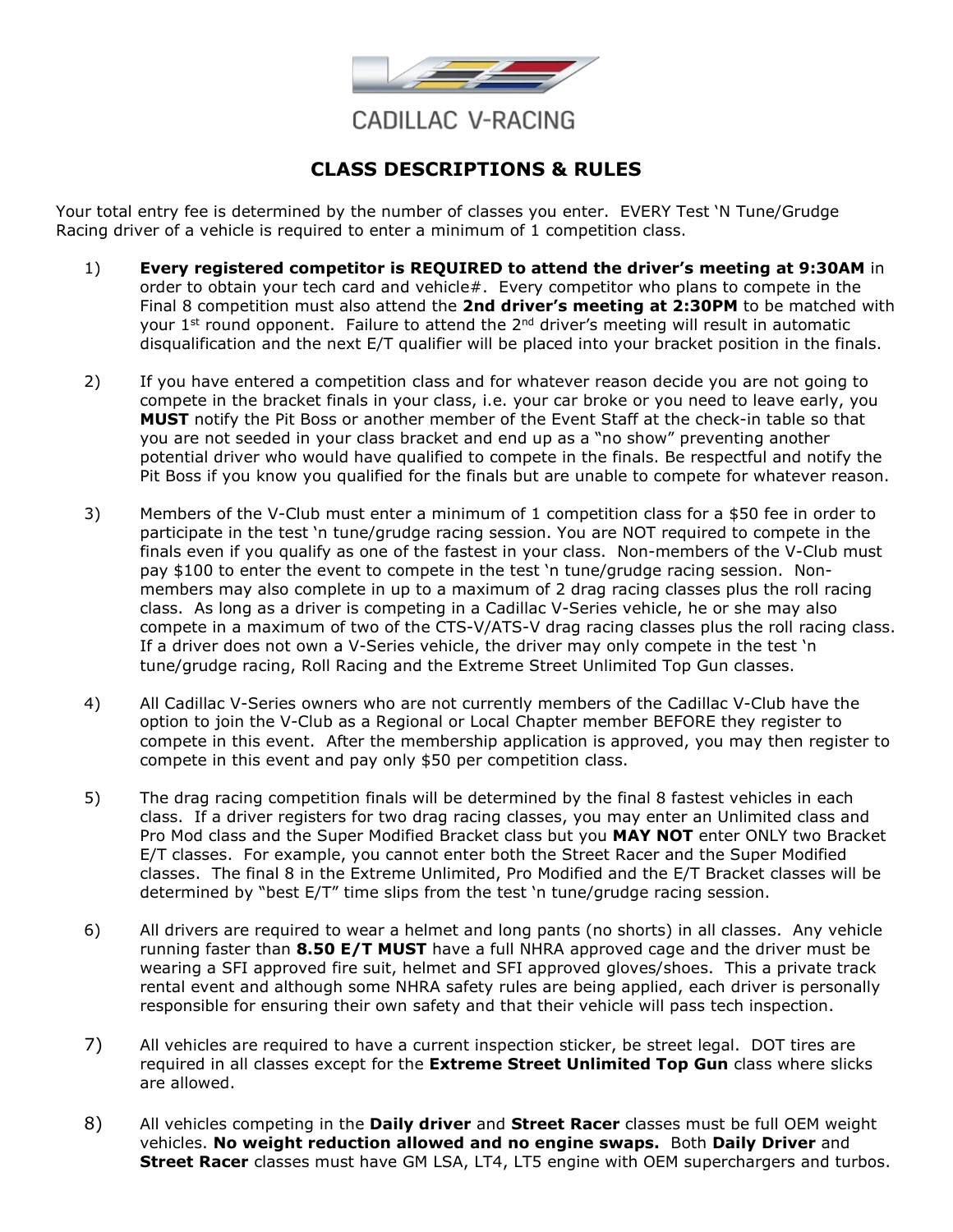**Street Racer** class may have engine modifications allowed including ported heads, ported superchargers, cam, pulley swaps, down pipes, headers, cat-back exhausts, E-85 conversion. Street Racer classes may have only 1 performance adder, i.e. twin turbos, supercharger or nitrous. Any vehicle not meeting these specifications must run in the **CTS-V Pro Modified, ATS-V Pro Modified** or **Extreme Street Unlimited** class.

- 9) All **Pro Mod Top Gun** and the **Extreme Street Unlimited Top Gun** classes have no weight restrictions, power adder limitations or tire restrictions. Any engine, transmission, suspension modifications are allowed. If you have built and forged your engine, swapped your engine, have more than one power adder, i.e. supercharger + nitrous, then these are the only two classes you may compete in other than the Roll Racing class.
- 10) Once registered to compete in a class, a driver may not change classes unless the Event Director/Pit Boss is notified at least one hour before the Finals are set to begin at 3:00PM. If a driver realizes they have entered the wrong class and would like to move up or down to a different class, they may do so if the Event Director or Pit Boss is notified. A competitor's best E/T from the test 'n tune/grudge racing (aka qualifying) session will still apply towards their ranking and determine whether or not they qualify for the final 8 in their desired class.
- 11) Even if you have not notified the Director/Pit Boss, if during the test 'n tune session you "break out" 1/10 of a second faster than your registered class bracket E/T, you will be automatically bumped to the next higher-level class. For example, if you are competing in a Pro Mod class and also in the CTS-V/ATS-V 9.500 class and during the TnT/Grudge Racing session you run a 9.400 E/T, you will be bumped into the Extreme Street Class. This may place you at the bottom of the ranking of the next higher-level class or prevent you from making the final 8 in your new class. Therefore, it is very important that you **MAKE CERTAIN** you register to compete in the correct class based on your horsepower level and driving skill. If you enter the correct class you will be able to successfully compete in your class among other vehicles at similar power levels. If you know for certain your vehicle will run a 10.20, then it would not be wise to enter the CTS-V/ATS-V Street Racer Class which has a 10.50 E/T breakout. You should enter the CTS-V/ATS-V Super Modified Class which has a 9:50 E/T breakout or the Extreme Street class.
- 12) Once the finals of each class begin, there will not be any cool down period between races. If you win, proceed back to the staging area to be paired up for your next race. The brackets are seeded based on E/T's, fastest vs slowest among top 8 qualifiers.

#### **Top Gun Competition Vehicle Classes**

**Cash Payouts:** In the event a class final does not have the minimum required entries, the cash payout will be pro-rated. A minimum of 4 entries is required for any cash payout to occur in the bracket finals. The class finals will be cancelled if less than 4 entries.

**Class Sponsors (7 classes): –** NOTE: Classes must have a minimum of 8 entries for a full payout of cash awards. If less than 8 entries, payout will be pro-rated. **Top 8** entries from test 'n tune session in each class will be seeded into a single elimination championship bracket for all classes excluding the Roll Race class which will include all competitor entries up to a maximum of 16 entries**.**

**Dedicated Motorsports CTS-V Pro Modified Top Gun** (no E/T restriction, no weight or tire restriction) - \$750 payout to winner, \$250 to runner-up + Award plaques (Must be street legal and have a current inspection sticker)

**Tapout Tuning ATS-V Pro Modified Top Gun** (no E/T restriction, no weight or tire restriction) - \$750 payout to winner, \$250 to runner-up + Award plaques (Must be street legal and have a current inspection sticker)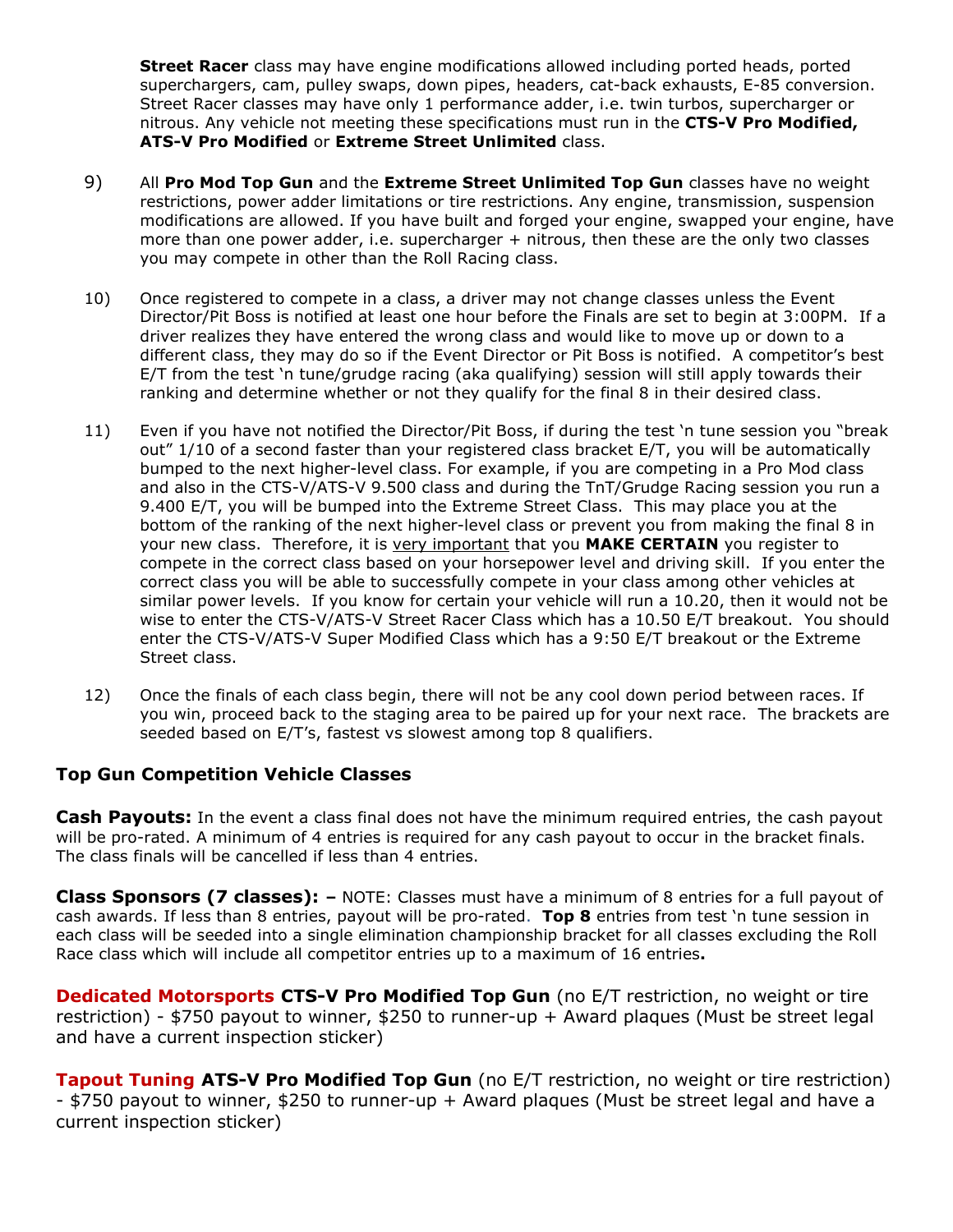**Weapon X Motorsports Extreme Street Unlimited Top Gun** (no E/T restriction, no weight or tire restriction) - \$750 payout to winner, \$250 to runner-up + Award plaques (GM, Ford, Dodge vehicles manufactured after 2004 - Must be street legal)

**Weapon X Motorsports Roll Racing Unlimited Top Gun** - \$750 payout to winner, \$250 to runner-up + Award plaques (No mph restriction and must be street legal and have a current inspection sticker)

**Circle D Specialties CTS-V/ATS-V Super Modified Top Gun** (E/T breakout 9.50) Award plaques to winner & runner-up (may have only 1 performance adder, i.e. twin turbos, supercharger or nitrous and must be street legal and have a current inspection sticker)

**Circle D Transmission CTS-V/ATS-V Street Racer Top Gun** (E/T breakout 10.50) Award plaques to winner & runner-up (may have only 1 performance adder, i.e. twin turbos, supercharger or nitrous and must be street legal and have a current inspection sticker)

**Boost Mode Racing CTS-V/ATS-V Daily Driver Top Gun** (E/T breakout 11.50) Award plaques to winner & runner-up (may NOT have any internal or bolt-on engine modification, may not be "tuned", must have factory turbos or superchargers, must be street legal and have a current inspection sticker)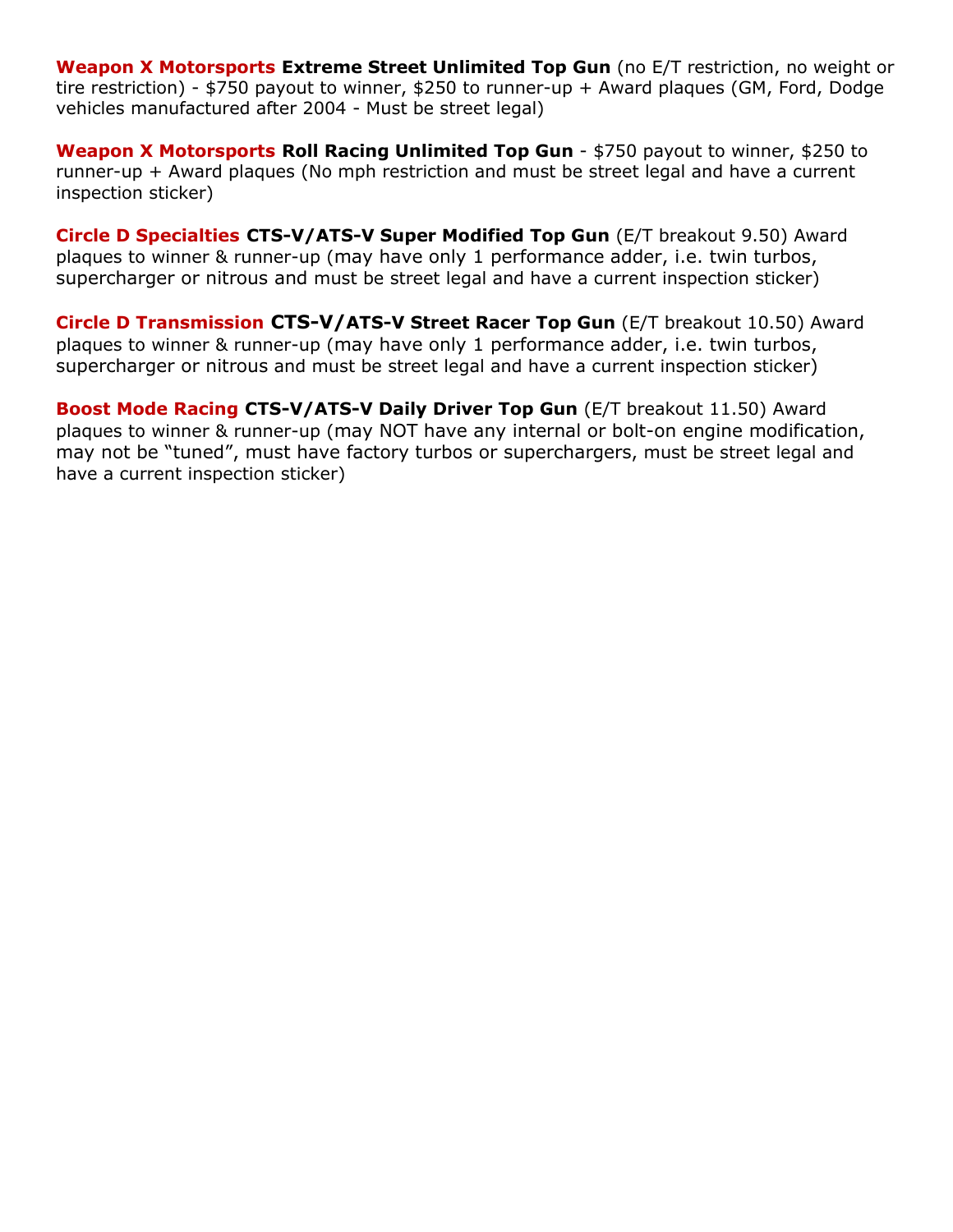#### **AGENDA FOR THE DAY**

Unlimited passes allowed on the track during 5 hours of test 'n tune session. Feel free to hot lap since wait times in staging lanes should be minimal.

#### **Open Drag Racing/Test 'n Tune Session: 10:00AM - 3:00PM**

Competitors choose grudge matches or just line up and race. Drag radials or slicks are recommended but street tires are allowed. If there are a lot of vehicles with street tires, lane 2 will be designated for street tires or drag radials/slicks and lane 1 will be drag radials or slicks only.

#### **LUNCH SERVED: 11:00AM - 1:00PM (Test 'n Tune & Grudge Racing will continue while lunch is being served)**

#### **Drag Racing Top Gun Finals: 3:00PM - 5:30PM**

Both lanes 1 & 2 will be fully prep'd for drag radials/slicks for heads up competitive racing. This Top Gun finals session will include the **Top 8** cars from **each class** test 'n tune/grudge racing session which will be seeded into a single elimination bracket based on E/T time slips. Cars will be placed in each bracket based on E/T time slips "fastest vs slowest". Your best E/T will determine seeding and which class of competition you will compete in during the finals.

Any vehicle competing in a **CTS-V or ATS-V Pro Modified Top Gun** class for a cash payout **MAY NOT** also compete in a **Super Modified, Daily Driver or Street Racer** class. For your 2nd drag racing class you may compete in the **Extreme Street Unlimited** class. Every competitor is allowed to compete in a maximum of two drag racing classes plus the roll racing class for a maximum of 3 classes. A brief driver's meeting at 2:30PM will be held to announce the finals bracket competitors and pairings.

#### **Roll Racing Top Gun Finals: 5:30PM - 6:30PM**

Advance registration is required and payback is based on a full draw of 32 entries. Entry is open to any class of driver who wants to compete in a single elimination roll racing bracket. Non Cadillac V-Series vehicles may compete in this class. You will get 1 "practice" roll race pass before competition begins. Limited to 16 entries, registration confirmed upon payment of entry fee. First round pairings will be determined by a poker chip blind draw to be placed in the bracket. Winners will continue to advance to next round in bracket until the champion is crowned. The Race Director/Pit Boss will pair up each round of competitors based on your advancement in the championship bracket.

- 1) The left lane will always be designated as the pace vehicle. Vehicles will be staged approximately 200 feet behind the starting line "tree" and will be traveling 30-40MPH when they enter the launch pad. Both vehicles MUST remain side by side within one half car length and the "tree" will go green.
- 2) There will be no "red lights" or "re-runs" and it is the responsibility of the "chase car" to remain within 1 car length or closer to the "pace car". If the "chase car" passes the "pace car" before the green light, the "chase car" will be disqualified.
- 3) The top speed allowed for the Roll Racer class is 165mph. Any vehicle exceeding 165mph will be disqualified.
- 4) There is no cool down period between races. If you win, proceed immediately back to the staging area for your next race.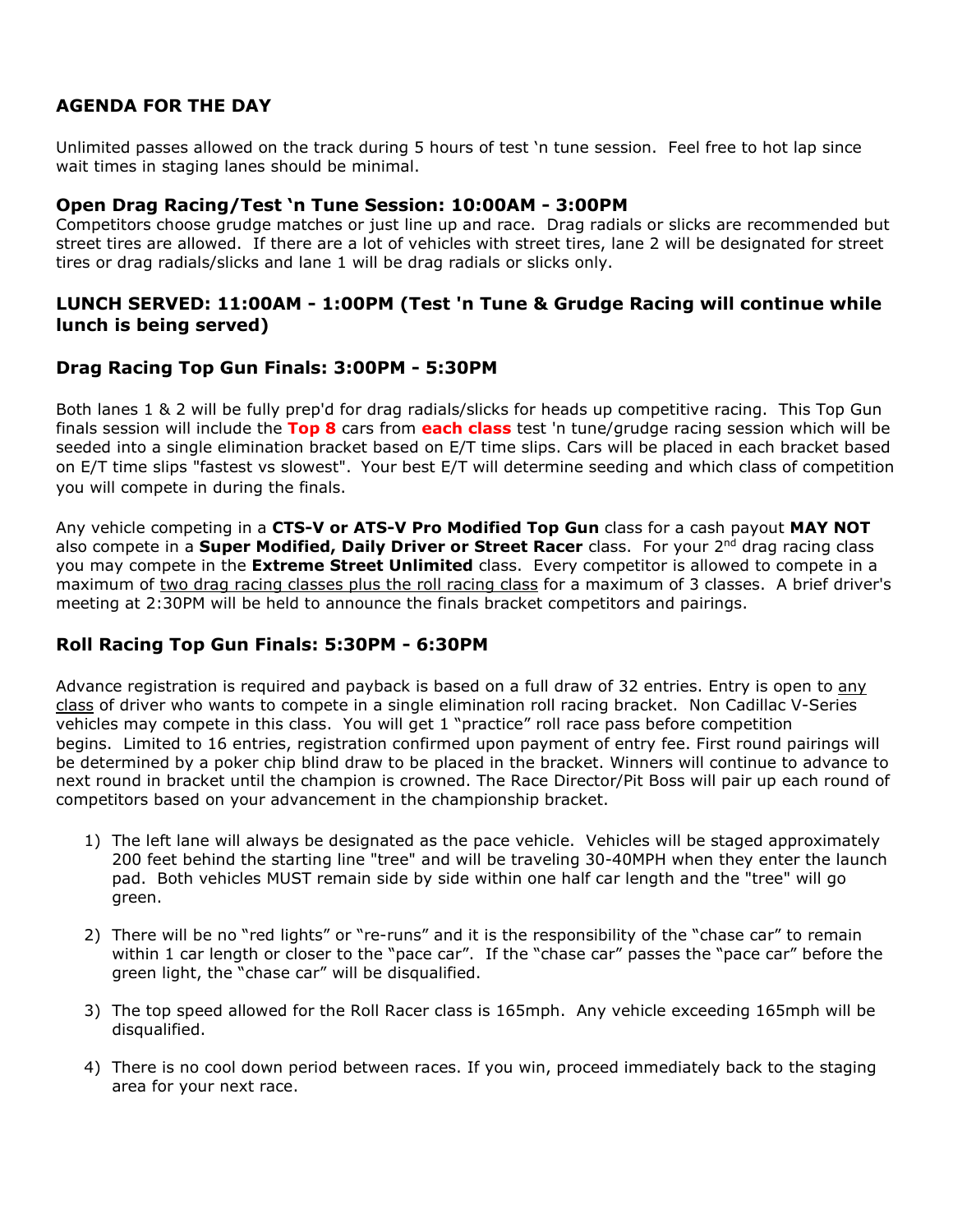## **TITLE PRESENTING SPONSOR**



### **CO-PRESENTING SPONSORS**



**CLASS SPONSORS**